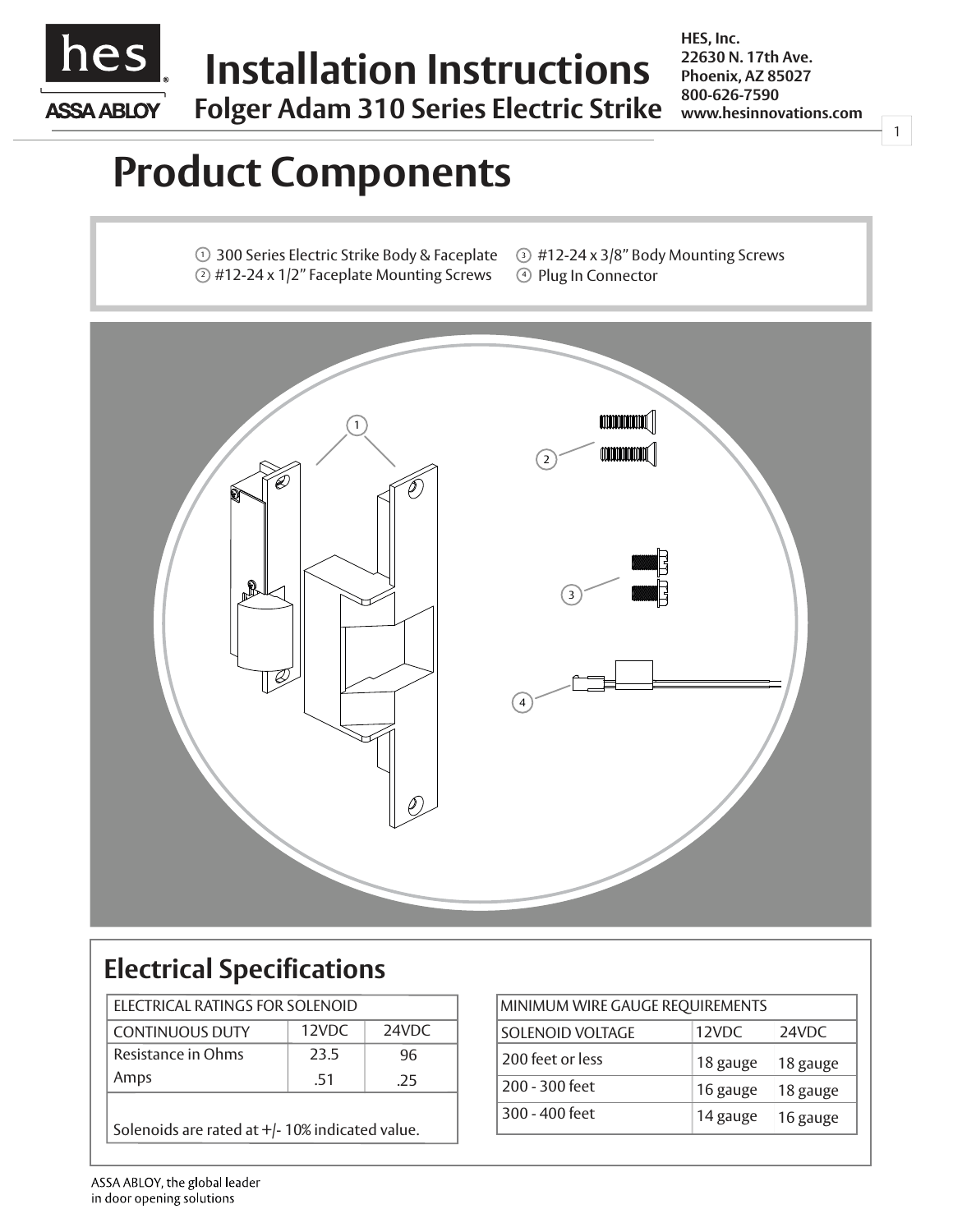CAUTION! Before connecting any device at the installation site, verify input voltage using a multimeter. Many power supplies and low voltage transformers operate at higher levels than listed. Any input voltage exceeding 10% of the solenoid rating may cause severe damage to the unit and will void the warranty.

### **Prepare Strike**

- **1. Attach the faceplate to the strike body using the #12-24 x 3/8" Body Mounting screws as illustrated on page 3, Diagram 2.**
- **2. If using the LCBMA (Latchbolt & Locking Cam Monitor), see Diagram 1 for wiring instructions.**
- **3. The strike body ships as either a 12 or 24 volt unit and is not field selectable. Verify the available voltage is +/- 10% of the rated voltage of the strike body.**

#### **Prepare Frame**

- **4. If using a mortise lockset, calculate offset using Diagram 3 on page 3.**
- **5. Prepare frame using the template for your strike located on pages 4-6.**

#### **Finish Installing**

- **6. Connect the Plug In Connector to the electric strike, and connect wires from the Plug In Connector leads to the power source.**
- **7. Install the electric strike unit in jamb cutout, using the #12-24 x 1/2" faceplate mounting screws provided.**

|                 | <b>Latchbolt Monitor (LBM)</b>   |                              |
|-----------------|----------------------------------|------------------------------|
| White<br>Orange | Common<br>Normally Open          | White                        |
| Green           | Normally Closed                  | Orange <sup>-</sup><br>Green |
|                 | <b>Locking Cam Monitor (LCM)</b> |                              |
| <b>Brown</b>    | Common                           |                              |
| Blue            | Normally Open                    | Brown                        |
| Yellow          | Normally Closed                  | Blue                         |
|                 |                                  | Yellow                       |
|                 |                                  |                              |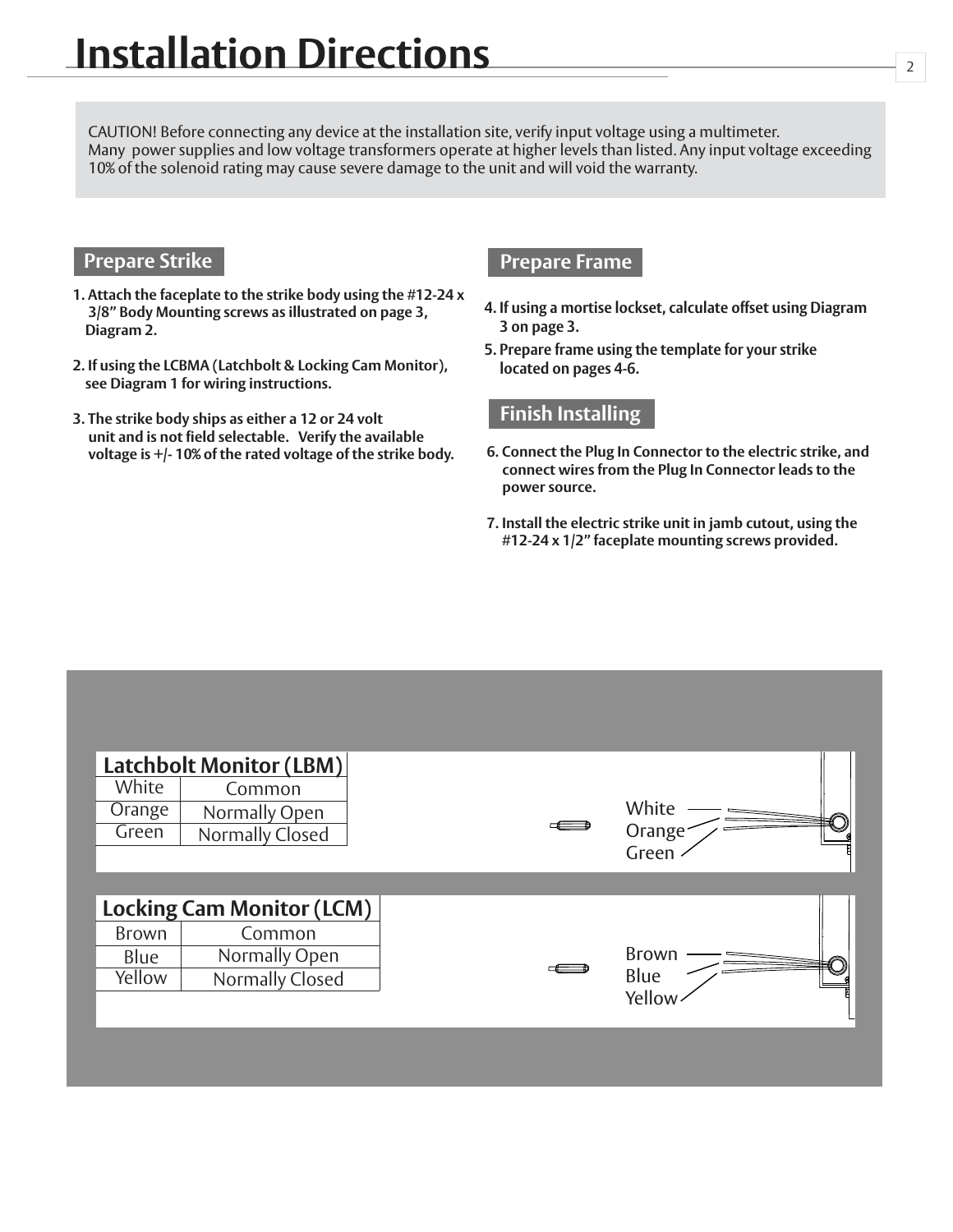# **Installation Directions**

### **Diagram 2: Faceplate Attachment**



To install the 310 series electric strike body to the faceplate, install two #12-24 body mounting screws as shown. Make sure bolts are tightened and secured.

Keeper position can be adjusted by loosening the #12-24 body mounting screws, and repositioning the strike body as needed. Retighten body mounting screws after adjustment is made

### **Diagram 3: Determining Mortise Offset**



| <b>MORTISE LOCK</b>       | B     |  |
|---------------------------|-------|--|
| <b>CORBIN/RUSSWIN</b>     |       |  |
| <b>ARROW, FALCON</b>      | 0"    |  |
| <b>BEST 34H-37H</b>       | 1/4"  |  |
| <b>SARGENT (8200)</b>     | 3/16" |  |
| <b>YALE (8800)</b>        |       |  |
| <b>SCHLAGE</b>            | 3/4"  |  |
| <b>YALE (8700)</b>        | 7/8"  |  |
| <b>BEST 45H &amp; 47H</b> | 1/8"  |  |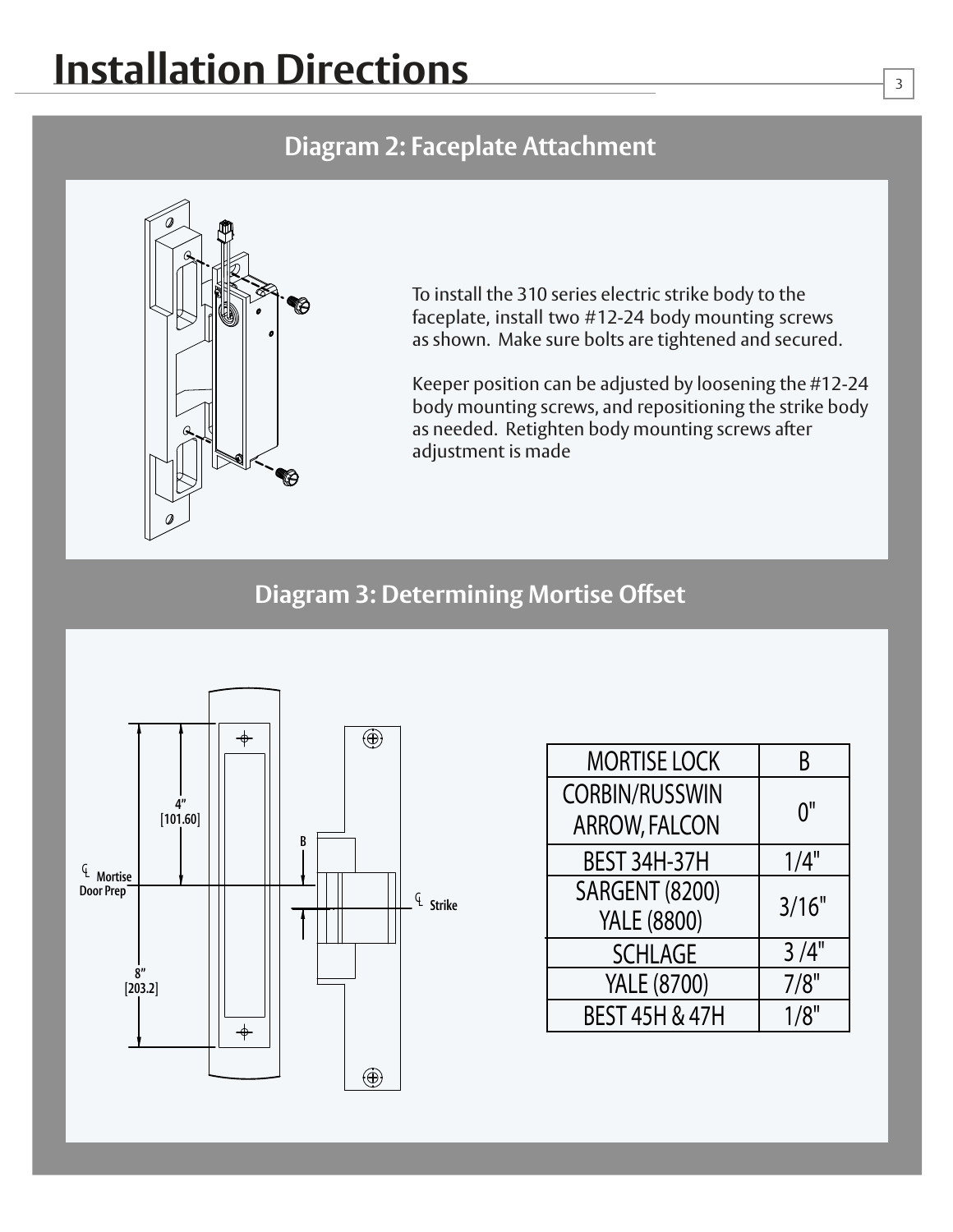# **Cutout Templates**



## **310-2 3/4 Template & Dimensions**







**Inches [mm]**

4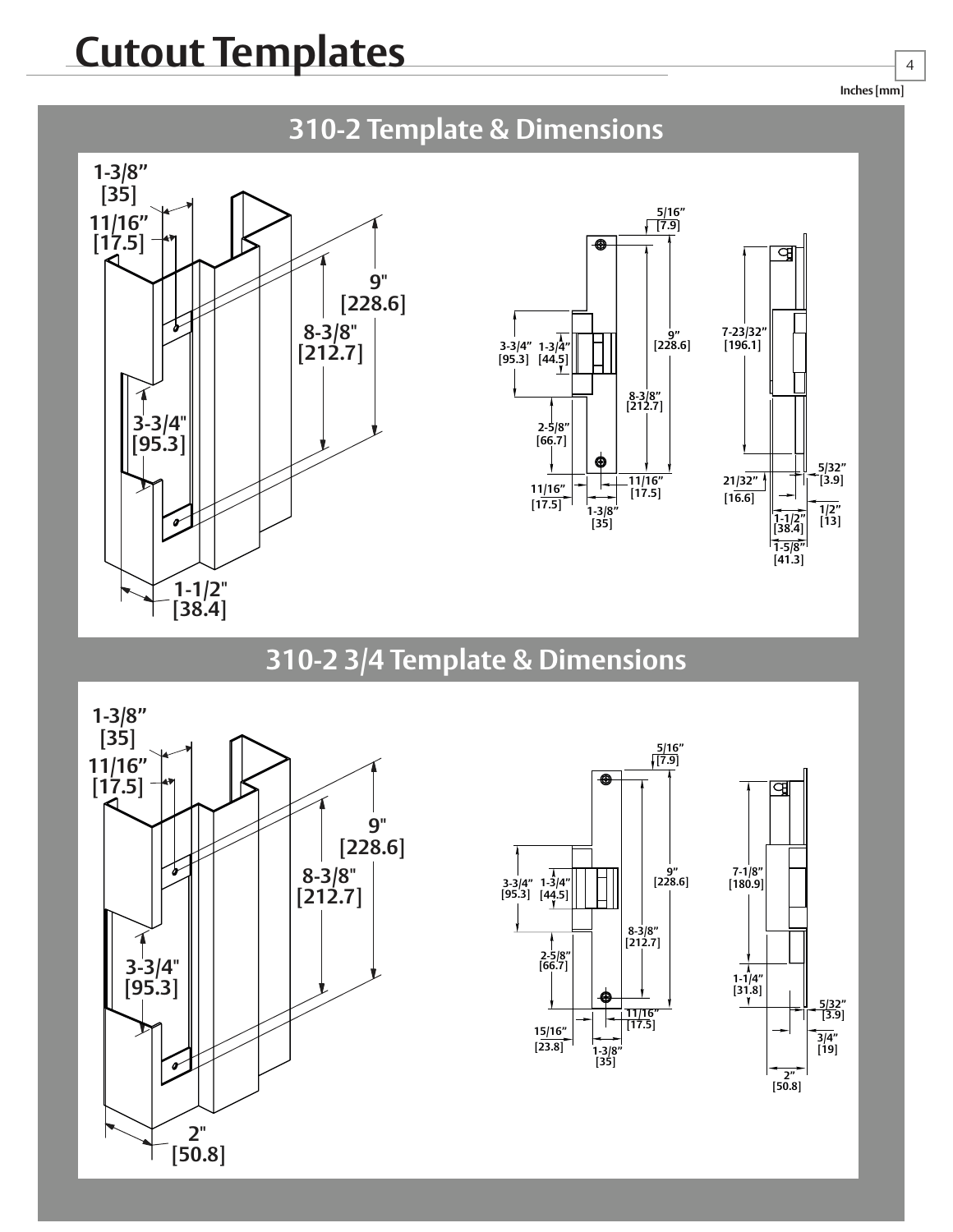**Inches [mm]**

5







### **310-2 3/4U Template & Dimensions**